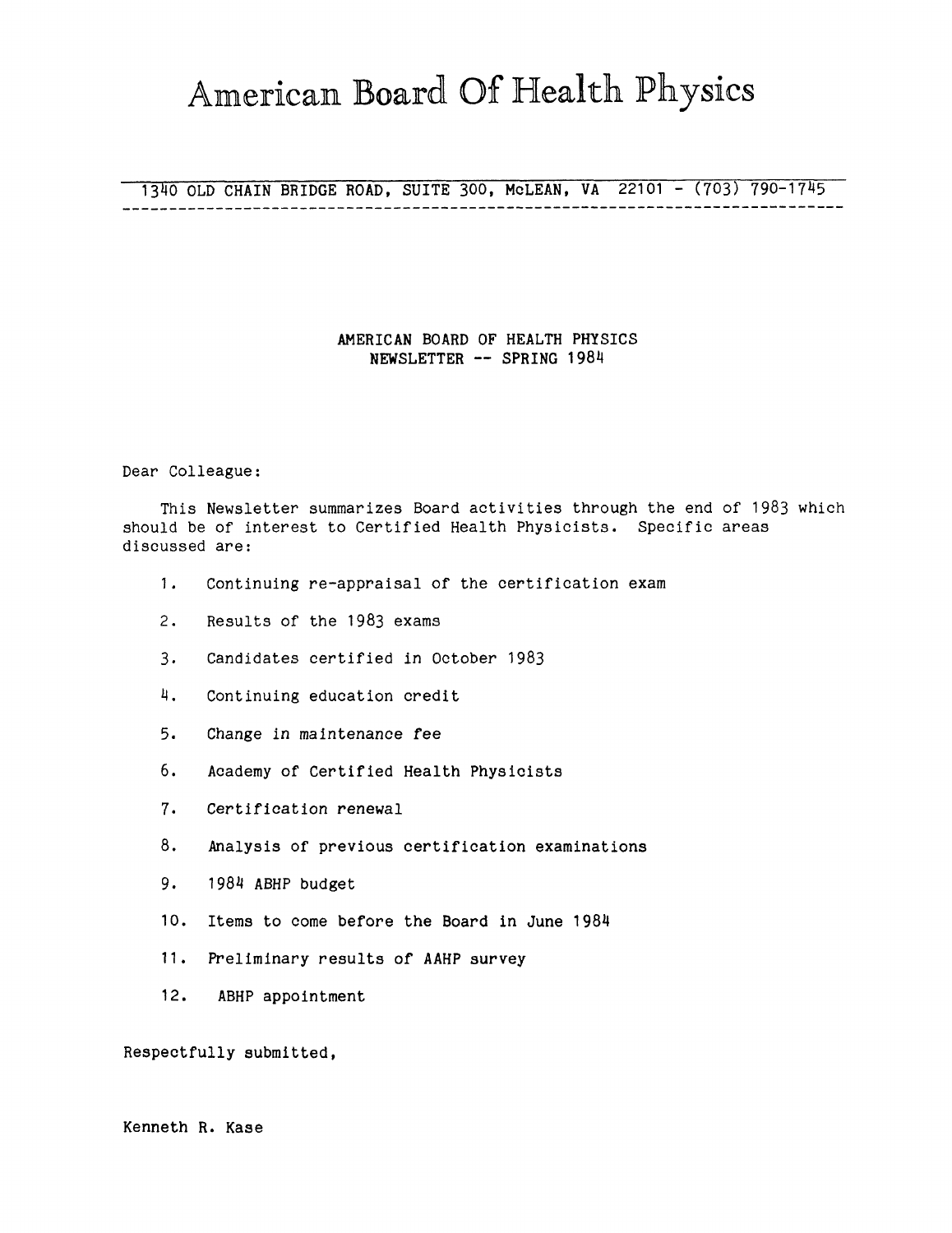#### 1. Re-appraisal of the certification exam

The Board continues to review Part II of the certification exam and is in the process of considering some changes in format. The Board has also asked Professional Examination Service to assist it in a validation process for Part II. When this is completed the certification process should be more legally defensible than it currently is.

The Board decided at its October meeting that in the future a candidate must pass Part I of the certification exam before becoming eligible for the oral exam option.

#### 2. Results of 1983 exams

Part I of the 1983 exam was taken by 166 candidates; 72 passed, 43.4%. This is considerably lower than 1982 when 58% passed.

67 candidates took Part II of the comprehensive examination and 23 passed, 34.3%. Again, the passing percentage is well below that in 1982 when 55% passed. Of the 44 candidates who failed Part II of the exam, 23 are eligible for the oral examination option.

20 candidates attempted Part II of the power reactor specialty examination. Of these, 7 passed, 35%, which again is significantly lower than the 1982 results when 45% passed. Of the 13 who failed Part II, 6 are eligible for the oral examination option.

#### 3. Candidates certified in October 1983

Following are those individuals who were granted certification by the Board in October 1983:

#### Power Reactor Health Physics

| John Albers       | Frederick Borst  | Leon E. Brown    |
|-------------------|------------------|------------------|
| Brian Colby       | Regis Greenwood  | William R. Hoey  |
| Patrick W. Hughes | John R. Lovell   | Ron Nimitz       |
| Bernard Quinn     | Robert E. Sorber | Thomas L. Sowden |
|                   |                  |                  |

#### Comprehensive Certification

| Carol Berger<br>David Bernhardt          | Leldon Blue     |
|------------------------------------------|-----------------|
| Bruce Boecker<br>Steven H. Brown         | Myu Campbell    |
| Arthur Desrosiers<br>Dale Gergely        | Patrick Glennon |
| Bernard Graham<br>Russell Gray           | Sharon Hoots    |
| John Keklak<br>Raymond Johnson, Jr.      | Andrew Maxim    |
| James Mecozzi<br>Bruce Meyer             | Paul Prevo      |
| Dillard Shipler<br>Wayne Scoggins        | Henry Siegrist  |
| William A. Sommers<br>Frederick Straccia | Gerald Trimble  |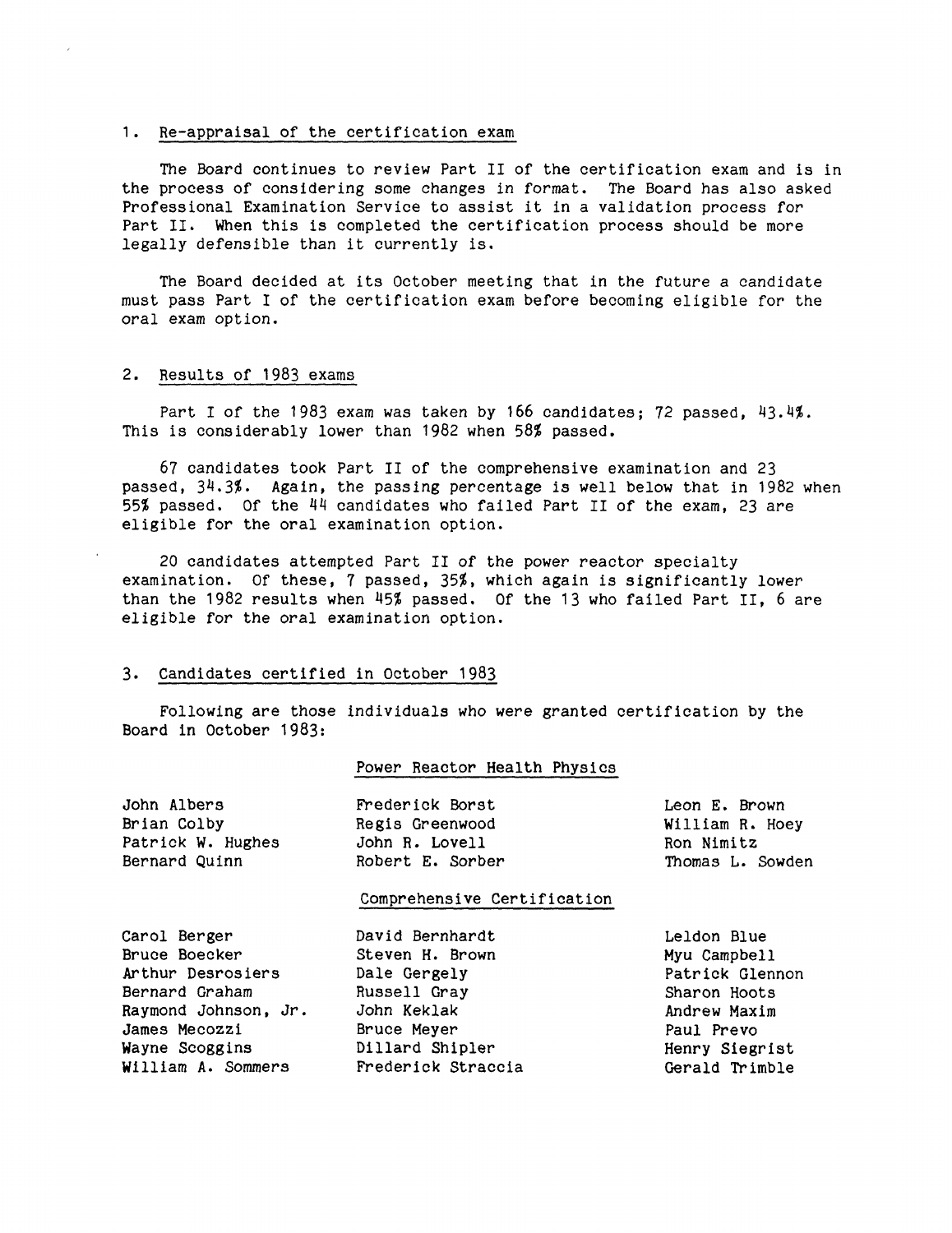#### 4. Continuing education credit

The Board has granted continuing education credit at the rate of 1 credit per day of attendance to a maximum of 3 credits for the annual meetings of the following organizations:

American Association of Physicists in Medicine American Nuclear Society Society of Nuclear Medicine Radiation Research Society National Council for Radiation Protection and Measurements

A good idea: Bob Alexander of NRL periodically puts on a series of excellent seminars to help the NRC Certified Health Physicists acquire continuing education credits. Those other organizations or geographical areas with an appreciable concentration of CHP's might adopt this idea as an aid to their Health Physicists.

#### 5. Change in maintenance fee

**Manifestation** 

j

 $\left( \begin{array}{c} 1 \ 1 \end{array} \right)$ 

Á

At its October meeting the Board decided that effective 1 January 1984 the maintenance fee for emeritus CHP members be set at \$10.00.

#### 6. Academy of Certified Health Physicists

A proposal for the formation of an academy of Certified Health Physicists is being mailed to all CHP's with a ballot so that individuals can indicate their preference for the formation and structure of such an Academy. All ballots should be returned prior to the June meeting of the Health Physics Society so that the results can be tabulated for reporting at that time. It is expected that another meeting of Certified Health Physicists will occur in New Orleans, at which time further action on the formation of an Academy will be taken.

#### 7, Certification renewal

As you will note in the listing in the HPS handbook, the list of active Certified Health Physicists is substantially shorter than in the past. If your name does not appear it probably means that **we** did not receive a certification renewal application (note that the converse does not necessarily hold). Of course, there is always that very small possibility that we goofed. Because of the timing of the printing of the handbook, those whose renewal is due in December have about a six month grace period, but don't count on it. We do try to send reminder letters to everyone coming due, but again, given gremlins in computer procedures, don't count on it. **(L, Slaback)**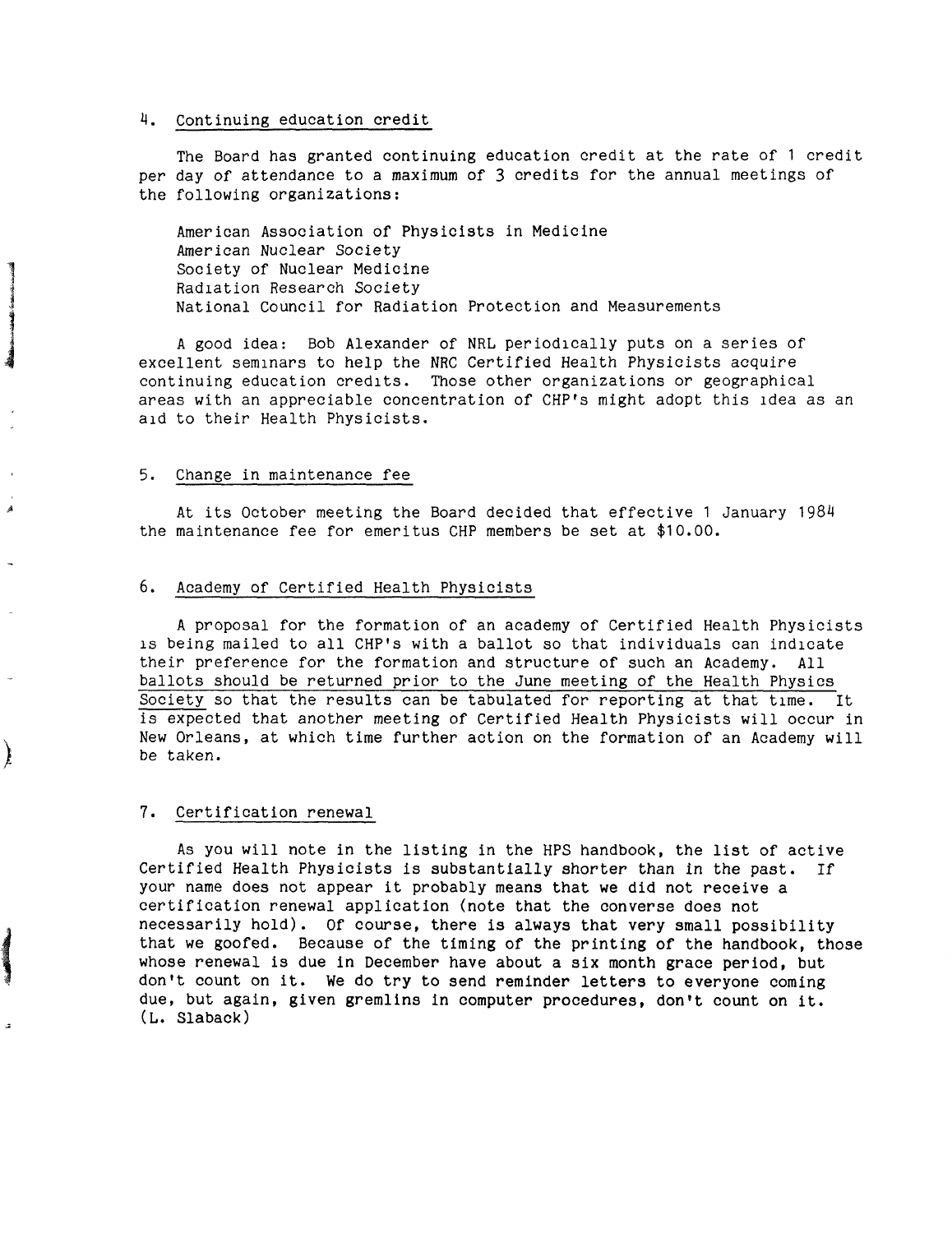#### 8. Analysis of previous certification examinations

Analysis of Part II of the certification examination:

Each Part II question since 1974 has been analyzed in regard to differences in performance by persons who passed the exam vs. those who failed, in regard to differences in question popularity, and how the type of question related to these factors. How performance on Part II correlated with that on Part I has also been examined.

Parts of this analysis and tabulation of each year's Part II results have assisted the Board *in* its review and certification of the Part II examination results. A complete statistical analysis of Part I is performed on contract by Professional Examination Service.

A summary of some of this information is given in the table below starting with 1975, which was the first time the 16-question format was used.

|      | All Candidates Who Took Part II<br>(including those who too Part I<br>in a previous year) |         |              | Candidates Who Took Park I and II<br>Together |     |         |            |                    |         |
|------|-------------------------------------------------------------------------------------------|---------|--------------|-----------------------------------------------|-----|---------|------------|--------------------|---------|
|      |                                                                                           |         |              |                                               |     |         |            | Ъ<br>Part I<br>but | Failing |
|      | No. of                                                                                    | Ъ       | Passing<br>₩ |                                               |     | Ъ       | Passing *  | Passing            |         |
| Year | Candidates                                                                                | Part II | $O/A$ Exam-  | mo <sup>n</sup>                               | No. | Part II | $O/A$ Exam | Part               | II      |
| 1975 | 51                                                                                        | 49      | 41           |                                               | 43  | 44      | 35         | 9                  |         |
| 1976 | 39                                                                                        | 56      | 33           |                                               | 35  | 54      | 29         | 26                 | $***$   |
| 1977 | 52                                                                                        | 29      | 25           |                                               | 50  | 28      | 24         | 4                  |         |
| 1978 | 46                                                                                        | 41      | 33           | $\mathcal{L}_{\mathcal{L}}$                   | 39  | 36      | 26         | 10                 |         |
| 1979 | 44                                                                                        | 32      | 30           | 13.                                           | 31  | 26      | 23         | 3                  |         |
| 1980 | 44                                                                                        | 64      | 59           | $\epsilon$                                    | 26  | 50      | 42         | 8                  |         |
| 1981 | 69                                                                                        | 39      | 38           | 1 O I                                         | 53  | 32      | 30         | 2                  |         |
| 1982 | 60                                                                                        | 58      | 58           | リリー                                           | 30  | 60      | 60         | 0                  |         |
| 1983 | 67                                                                                        | 34      | 34           | $^{2}$ ( <i>a</i> )                           | 29  | 35      | 35         | 0                  |         |

\* Passing outright. Does not include orals.

\*\* Most of those who failed Part I qualified for the oral exam.

#### Several trends are apparent:

- Passing performance on Part II does not seem to be much different for those who do it alone or with Part I

- Those who fail Part I also don't do well on Part II. (However, the converse does not hold. Passing Part I is no assurance that Part II will be passed.) In effect, Part I is a very useful screening exam for the

candidate. - **With** the exception of 1980 and 1982 the passing percentage is reasonably constant.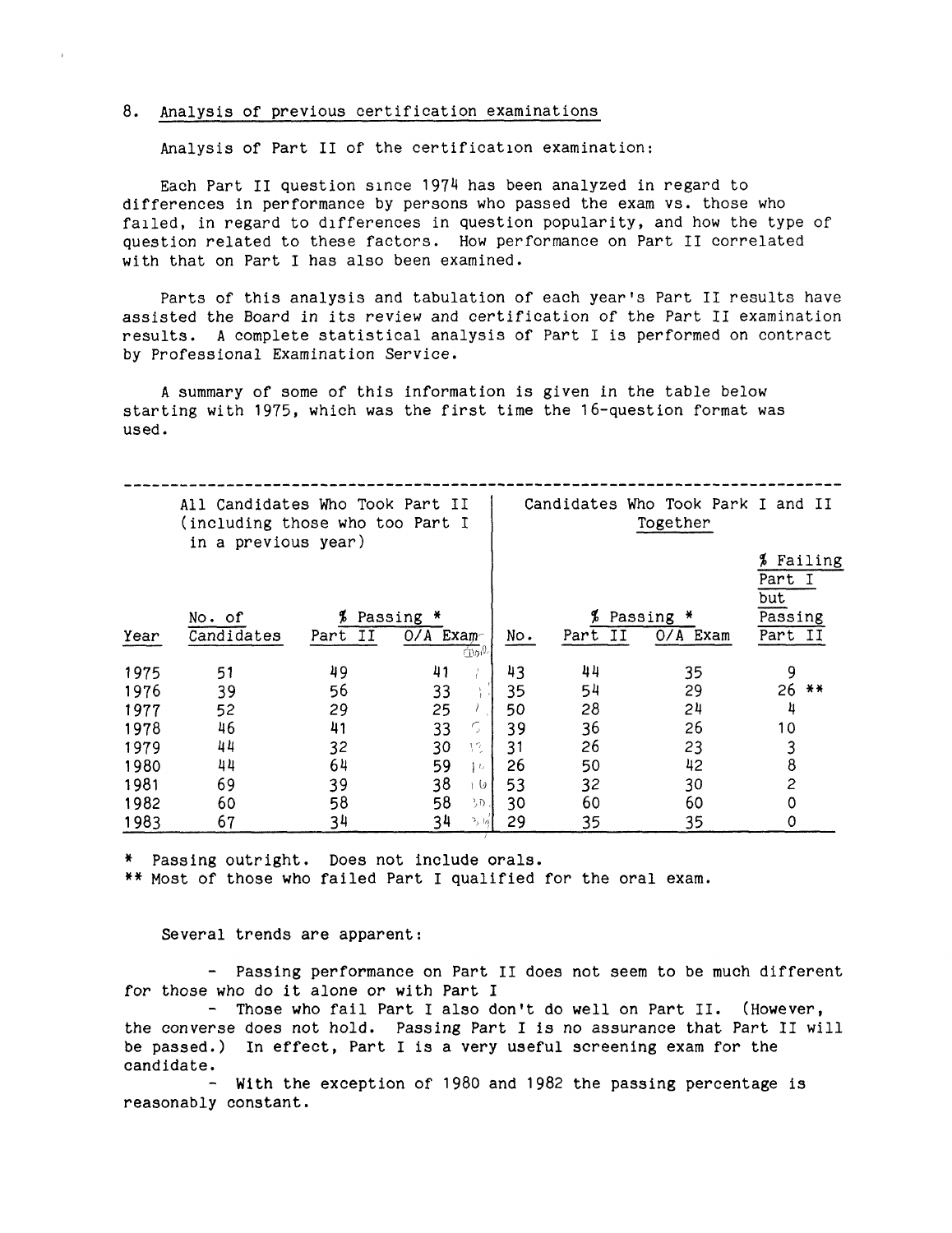#### Interesting observations:

- Internal dose calculation questions are very popular and they tend to have a good separation of passes and fails.

- Questions relating to power reactors are unpopular despite that they are usually written very generally with no power reactor specific information.

- Accelerator questions are very unpopular - like the proverbial plague.

- Fundamental interaction questions, particularly those relating to neutrons are unpopular.

- Calculational questions tend to demonstrate the most difference between those who ultimately pass the exam and those who don't.

#### 9, 1984 ABHP budget

Following is the 1984 budget adopted by the Board at its October meeting.

#### Receipts

| Exam fees                    | \$37,500 |
|------------------------------|----------|
| Maintenance fees             | 13,750   |
| Preparation Guide sales      | 500      |
| Interest                     | 2,500    |
| Health Physics Society grant | 1,000    |
| Total                        | \$55.250 |

Disbursements

| Secretariat fee                  | \$25,500 |
|----------------------------------|----------|
| Professional Examination Service | 12,500   |
| Printing                         | 3,000    |
| Postage                          | 2,000    |
| Plaques & certificates           | 400      |
| Telephone                        | 600      |
| Legal fees and audit             | 500      |
| Board travel                     | 2,500    |
| Board support                    | 500      |
| Panel travel                     | 1,200    |
| Panel support                    | 300      |
| Insurance                        | 3,200    |
| Computer                         | 400      |
| Exhibit booth                    | 250      |
| Mailing service                  | 200      |
| Xerox                            | 600      |
| Miscellaneous                    | 200      |
| Proctors                         | 150      |
| Refunds                          | 1,000    |
| Total                            | \$55.000 |